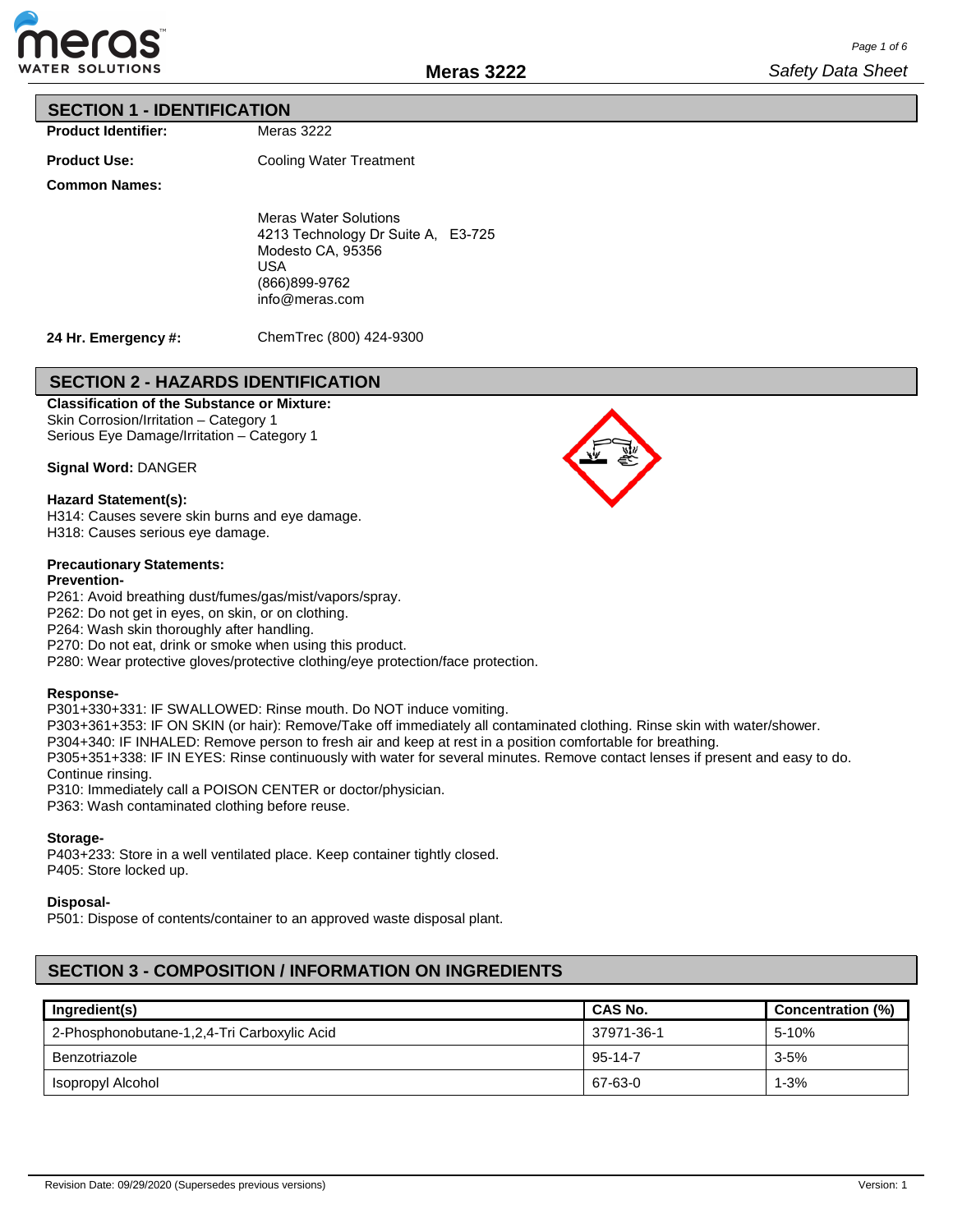

| <b>SECTION 4 - FIRST-AID MEASURES</b>                                                                  |                                                                                                                                                                                                                                                                                                                                                |  |  |  |  |  |
|--------------------------------------------------------------------------------------------------------|------------------------------------------------------------------------------------------------------------------------------------------------------------------------------------------------------------------------------------------------------------------------------------------------------------------------------------------------|--|--|--|--|--|
| Inhalation:                                                                                            | Move person to fresh air. In case of unconsciousness, place patient stably in side position for<br>transportation.                                                                                                                                                                                                                             |  |  |  |  |  |
| <b>Skin Contact:</b>                                                                                   | In case of contact, immediately flush skin with plenty of water for at least 15 minutes. Remove all<br>contaminated apparel under the shower. Wash off with plenty of water. Do not attempt to<br>neutralize with chemical agents Immediate medical attention is required.                                                                     |  |  |  |  |  |
| <b>Eye Contact:</b>                                                                                    | Rinse opened eye for at least 15 minutes under running water. Call a physician.                                                                                                                                                                                                                                                                |  |  |  |  |  |
| Ingestion:                                                                                             | Do NOT induce vomiting; immediately call for medical help.<br>Rinse mouth with water. Immediately call a doctor.                                                                                                                                                                                                                               |  |  |  |  |  |
| <b>Most Important Symptoms And</b><br><b>Effects, Both Acute And Delayed:</b>                          | Burning pain and severe corrosive skin damage. Causes serious eye damage. Symptoms may<br>include stinging, tearing, redness, swelling, and blurred vision. Permanent eye damage including<br>blindness could result.                                                                                                                          |  |  |  |  |  |
| <b>Indication Of Any Immediate</b><br><b>Medical Attention And Special</b><br><b>Treatment Needed:</b> | Provide general supportive measures and treat symptomatically. Chemical burns: Flush with<br>water immediately. While flushing, remove clothes which do not adhere to affected area. Call an<br>ambulance. Continue flushing during transport to hospital. Keep victim under observation.<br>Symptoms may be delayed.                          |  |  |  |  |  |
| <b>SECTION 5 - FIRE-FIGHTING MEASURES</b>                                                              |                                                                                                                                                                                                                                                                                                                                                |  |  |  |  |  |
| <b>Suitable Extinguishing Equipment:</b>                                                               | <b>Dry Chemical</b><br>Carbon Dioxide<br>Water Fog<br>Foam<br>Do not use water jets.                                                                                                                                                                                                                                                           |  |  |  |  |  |
| <b>Special Hazards Arising From The</b><br><b>Substance Or Mixture:</b>                                | During fire, gases hazardous to health may be formed.                                                                                                                                                                                                                                                                                          |  |  |  |  |  |
| <b>Special Protective Equipment And</b><br><b>Precautions For Firefighters:</b>                        | Firefighters should wear an approved self-contained breathing apparatus (SCBA).<br>Use water spray to cool unopened containers.<br>Use caution. See Section 7 for more information on safe handling.<br>See Section 8 for more information on personal protection equipment. See Section 13 for<br>disposal information.                       |  |  |  |  |  |
| <b>SECTION 6 - ACCIDENTAL RELEASE MEASURES</b>                                                         |                                                                                                                                                                                                                                                                                                                                                |  |  |  |  |  |
| <b>Personal Precautions, Protective</b><br><b>Equipment, And Emergency</b><br><b>Procedures:</b>       | Wear appropriate PPE. Use respirator if thresholds are exceeded.<br>Keep from contacting skin or eyes.<br>Ensure adequate ventilation.<br>Evacuate personnel to safe areas.<br>Stay upwind of spilled material.                                                                                                                                |  |  |  |  |  |
| <b>Environmental Precautions:</b>                                                                      | Prevent further release (leakage/spillage) if safe to do so.<br>Do not allow product to enter drains.<br>Do not allow to drain to environment.                                                                                                                                                                                                 |  |  |  |  |  |
| <b>Methods And Materials For</b><br><b>Containments And Cleaning Up:</b>                               | Absorb with materials such as dry sand, inert earth, or a dry acid neutralizer. Do not use<br>combustible material. Place contaminated material into suitable, closed containers for disposal.<br>Dispose of contaminated material according to Section 13. Ensure adequate ventilation.<br>Following product recovery, flush area with water. |  |  |  |  |  |
| <b>Reference To Other Sections:</b>                                                                    | See Section 7 for information on safe handling.<br>See Section 8 for information on personal protection equipment. See Section 13 for information<br>on proper disposal.                                                                                                                                                                       |  |  |  |  |  |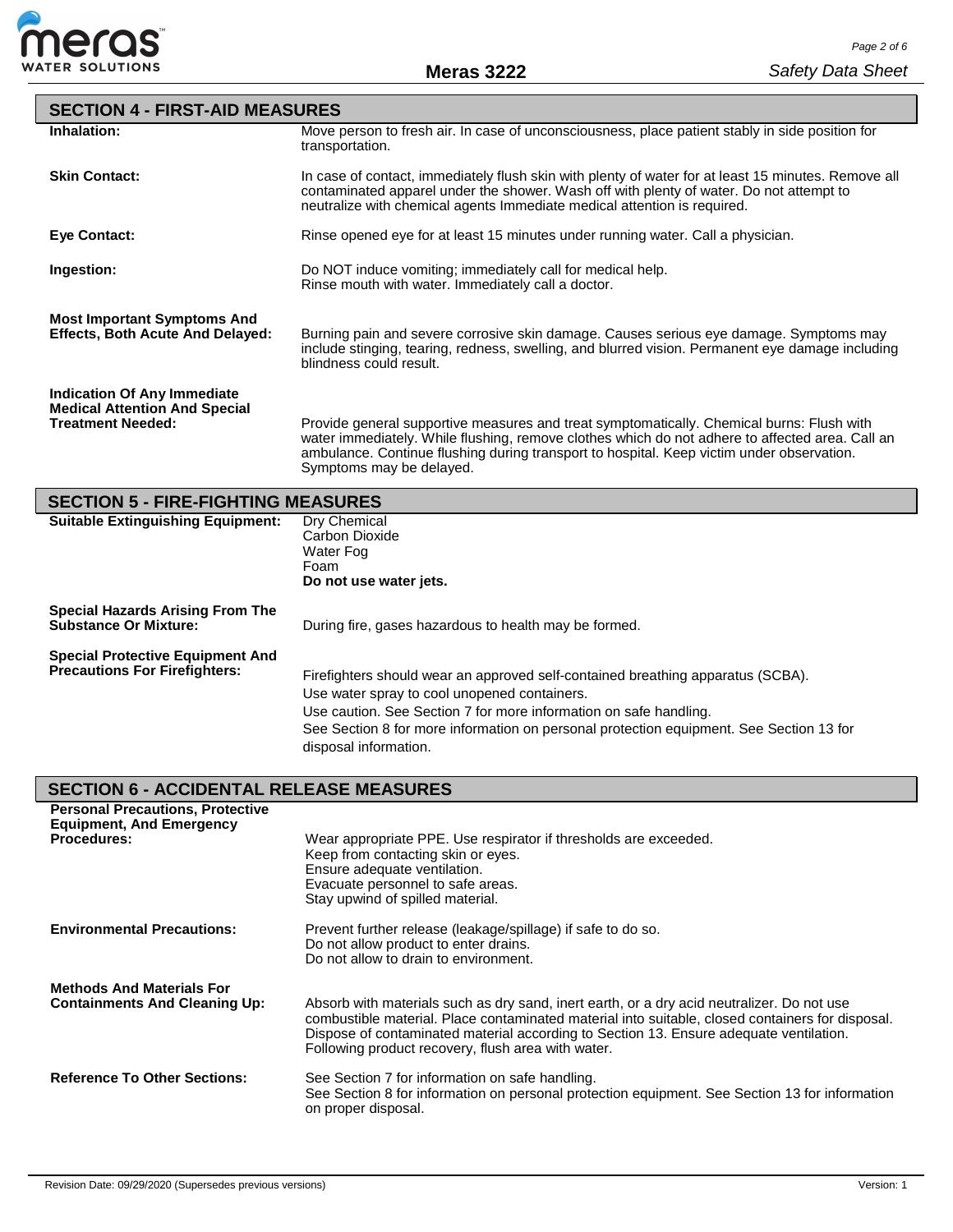

# **SECTION 7 - HANDLING AND STORAGE**

| <b>Handling Precautions:</b> | Avoid contact with eyes, skin, or clothing.<br>Use approved containers only.<br>Keep containers closed when not in use.<br>Keep ignition sources away.<br>Do not expose containers to open flame, excessive heat, or direct sunlight.<br>Do not puncture or drop containers.<br>Handle with care and avoid spillage on the floor.<br>Keep material out of reach of children.<br>Keep material away from incompatible materials.<br>Wash thoroughly after handling.<br>Ensure adequate ventilation. |
|------------------------------|----------------------------------------------------------------------------------------------------------------------------------------------------------------------------------------------------------------------------------------------------------------------------------------------------------------------------------------------------------------------------------------------------------------------------------------------------------------------------------------------------|
| <b>Storage Requirements:</b> | Keep container tightly closed.<br>Store in a well-ventilated place.<br>Avoid storage in direct sunlight.                                                                                                                                                                                                                                                                                                                                                                                           |

**Incompatible Materials:** Strong oxidizing agents.

# **SECTION 8 - EXPOSURE CONTROLS / PERSONAL PROTECTION**

| <b>Exposure Limits:</b> |         |              |         |      |              |         |              |                |
|-------------------------|---------|--------------|---------|------|--------------|---------|--------------|----------------|
| Component(s)            | CAS No. |              | OSHA    |      | <b>NIOSH</b> |         | ACGIH        |                |
|                         |         | PEL          | Ceiling | STEL | <b>REL</b>   | Ceiling | TLV          | <u>Ceiling</u> |
| Isopropyl Alcohol       | 67-63-0 | 980 mg/m $3$ |         |      | 980 mg/m $3$ |         | 491 mg/m $3$ |                |
| (IDHL: 2,000 ppm)       |         |              |         |      |              |         |              |                |

#### **Engineering Controls:**

All ventilation should be designed in accordance with OSHA standard (29 CFR 1910.94).

Use local exhaust at filling zones and where leakage and dust formation is probable. Use mechanical (general) ventilation for storage areas.

Use appropriate ventilation as required to keep Exposure Limits in Air below TLV & PEL limits.

#### **Personal Protective Equipment:**

All safety equipment should be tested and approved under appropriate government standards such as NIOSH (US) or EN 166 (EU). Type of protective equipment should be selected based on concentration amount and conditions of use of this material. Full-face vapor respirator may be required as backup to engineering controls when proper engineering controls are not in place to keep TLV and PEL limits below defined thresholds. Respiratory protection must comply with 29 CFR 1910.134.

#### Eye/Face-

•Safety goggles (chemical-resistant)

•Face shield if splashing is possible.

Skin/Body-

•Gloves (PVC, neoprene, or nitrile) •Apron

Respiratory-

•Air-purifying respirator, if thresholds are exceeded.

General Hygiene Considerations-

•Handle in accordance with good industrial hygiene and safety practice.

•Keep away from foodstuffs, beverages, and feed.

•Wash face, hands, and any exposed skin thoroughly after handling.

•Appropriately dispose of contaminated clothing; wash before re-use, if applicable.

•Avoid contact with eyes, skin, and clothing.

#### **SECTION 9 - PHYSICAL AND CHEMICAL PROPERTIES**

**Form:** Liquid **Color:** Clear-brown **Odor:** Acrylic

**Vapor Pressure (Mm Hg):** 22.87 hPa **Vapor Density:** No data available. **Relative Density:** 10.02 lbs/gal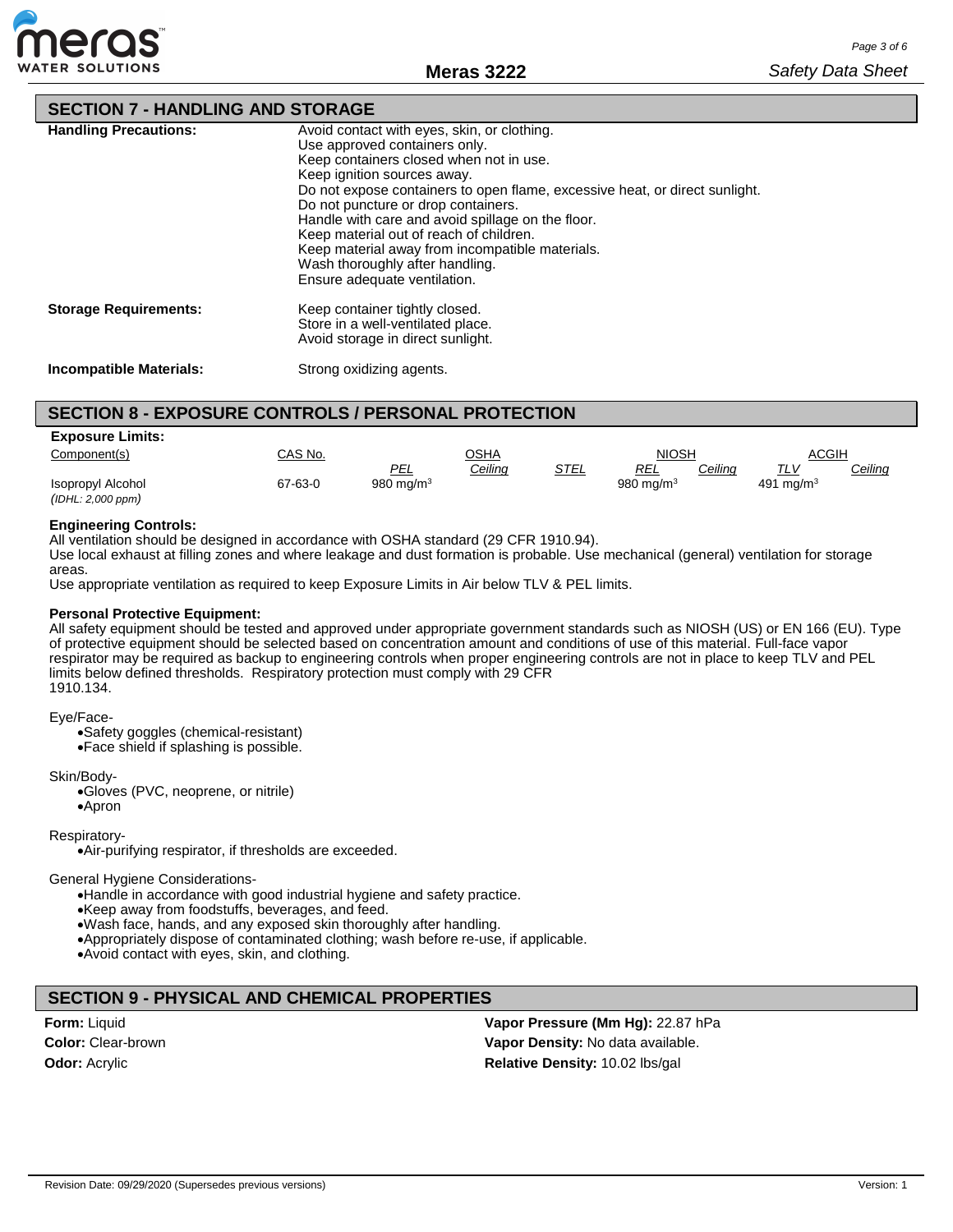

| <b>pH: &lt;2</b>                                            | <b>Specific Gravity: 1.2</b>                                |
|-------------------------------------------------------------|-------------------------------------------------------------|
| Melting/Freezing Point: 38°F                                | Solubility in Water: No data available.                     |
| Initial Boiling Point and Boiling Range: 212 <sup>°</sup> F | Partition Coefficient (N-Octanol/Water): No data available. |
| Flash Point: No data available.                             | Auto Ignition Temperature: N/A                              |
| Evaporation Rate: Slower than ether.                        | Decomposition Temperature: No data available.               |
| Flammability (Solid, Gas): No data available.               | Viscosity: No data available.                               |
| Upper/Lower Flammability or Explosive Limits: No data       | Volatiles (% By Weight): $~18.52\%$                         |
| available.                                                  | Volatile Organic Compounds (VOC's): No data available.      |

## **SECTION 10 - STABILITY AND REACTIVITY**

**Reactivity:** Not reactive under normal and ambient conditions

**Chemical Stability:** Stable under normal and ambient conditions.

**Possibility of Hazardous Reactions:** No data available.

**Conditions to Avoid:** Avoid temperatures exceeding the flash point. Contact with incompatible materials.

**Incompatible Materials:** Strong oxidizing agents.

**Hazardous Decomposition Products:** No data available.

## **SECTION 11 - TOXICOLOGICAL INFORMATION**

| <b>Routes of Entry:</b>                                                                                                   | Eyes, skin, ingestion, inhilation                                                    |
|---------------------------------------------------------------------------------------------------------------------------|--------------------------------------------------------------------------------------|
| <b>Acute Toxicity:</b><br>Benzotriazole<br>Oral Toxicity (LD <sub>50</sub> )-<br>Inhalation Toxicity (LD <sub>50</sub> )- | 600 mg/kg (Rat)<br>1.9 mg/l $(Rat)$                                                  |
| Isopropyl Alcohol<br>Oral Toxicity (LD <sub>50</sub> )-<br>Dermal Toxicity $(LD_{50})$ -                                  | 4.7 g/kg (Rat)<br>12,800 mg/kg (Rabbit)                                              |
| <b>Primary Eye Irritation:</b><br><b>Primary Skin Irritation:</b>                                                         | Causes serious eye damage.<br>Causes severe skin burns and eye damage.               |
| Sensitization:                                                                                                            | No data available.                                                                   |
| Carcinogenicity:<br>IARC-<br>ACGIH-<br>NTP-<br>OSHA-                                                                      | No data available.<br>No data available.<br>No data available.<br>No data available. |
| <b>Reproductive Toxicity:</b>                                                                                             | Not expected to cause reproductive or developmental effects.                         |
| <b>Specific Target Organ Toxicity-</b><br><b>Single Exposure:</b>                                                         | No data available.                                                                   |
| <b>Specific Target Organ Toxicity-</b><br><b>Repeated Exposure:</b>                                                       | No data available.                                                                   |
| <b>Aspiration Hazard:</b>                                                                                                 | No data available.                                                                   |

| <b>SECTION 12 - ECOLOGICAL INFORMATION</b>                                |                                                                |
|---------------------------------------------------------------------------|----------------------------------------------------------------|
| <b>Ecotoxicity:</b><br>Toxicity to Fish-<br>Isopropyl Alcohol-            | $LC_{50}$ - Bluegill (Lepomis macrochirus): >1,400 mg/l (96 H) |
| Toxicity to Daphnia and Other<br>Aquatic Invertebrates-<br>Benzotriazole- | EC <sub>50</sub> - Water Flea (daphnia magna): 141.6 mg/l      |
| <b>Persistence and Degradability:</b>                                     | No data available.                                             |
| <b>Bioaccumulation Potential:</b>                                         | No data available.                                             |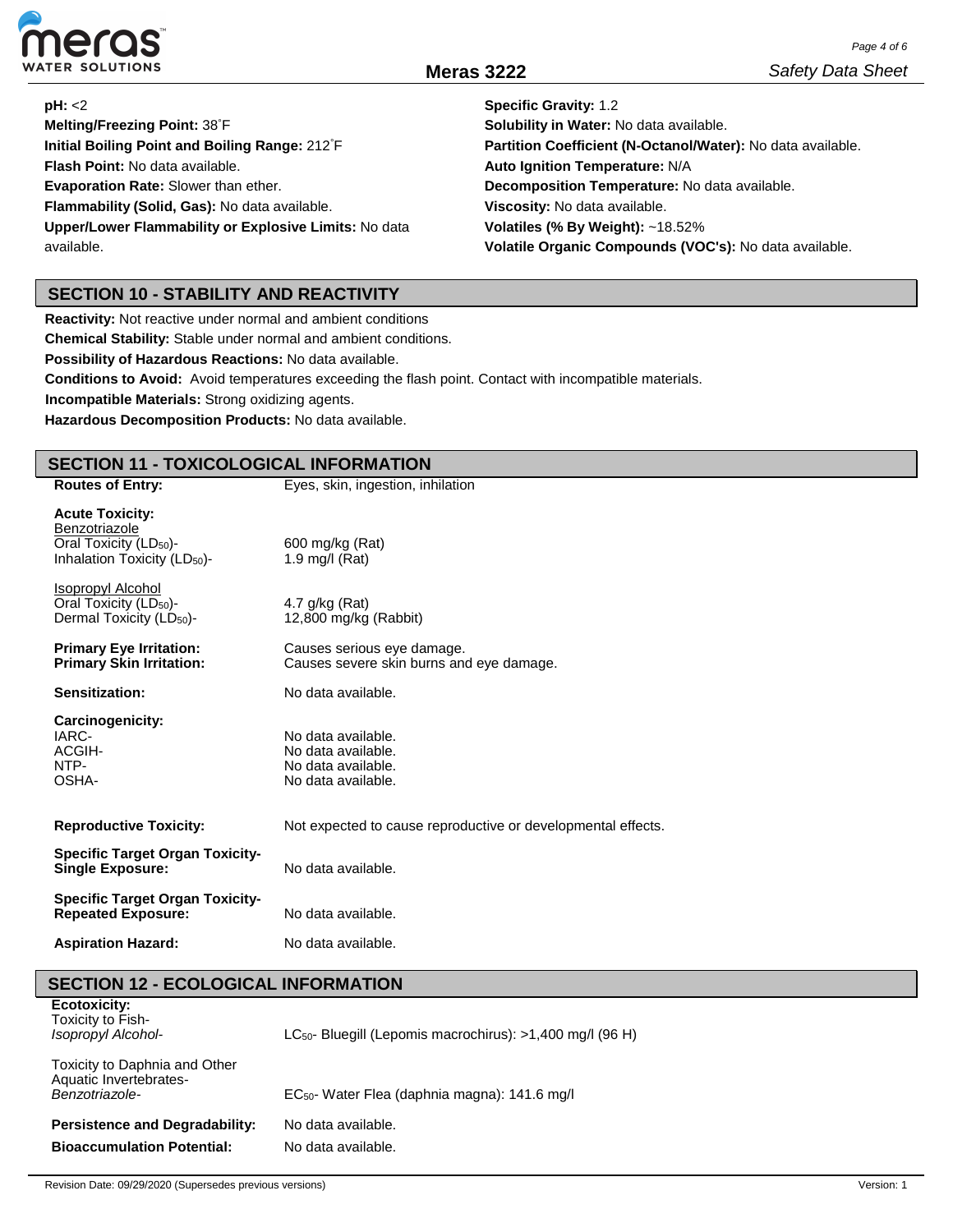**Meras 3222**

| Mobility in Soil:                             | No data available. |
|-----------------------------------------------|--------------------|
| <b>Results of PBT and vPvB</b><br>Assessment: | Not conducted.     |
| Other Adverse Effects:                        | No data available. |

#### **SECTION 13 - DISPOSAL CONSIDERATIONS**

**Recommendation:** Hazardous wastes shall be managed responsibly. Contact a licensed professional waste disposal service to dispose of this material. Do not allow product to reach the sewage system. Disposal must comply will local, state, and federal regulations. Do not discharge effluent containing this product into lakes, streams, ponds, estuaries, oceans, or other waters unless in accordance with the requirements of an NPDES permit.

**Cleansing agent:** Water should be used as a cleansing agent to rinse empty containers and/or soiled PPE.

## **SECTION 14 - TRANSPORTATION INFORMATION**

**US DOT** UN Number: 3264 Class: 8 Packing Group: II Proper Shipping Name: Corrosive liquid, acidic, inorganic, n.o.s. (2-PHOSPHONOBUTANE-1,2,4-TRICARBOXYLIC ACID) Marine Pollutant: No



**IMDG**

UN Number: 3264 Class: 8 Packing Group: II EMS-No.: F-A, S-B Proper Shipping Name: Corrosive liquid, acidic, inorganic, n.o.s. (2-PHOSPHONOBUTANE-1,2,4-TRICARBOXYLIC ACID)



**IATA** UN Number: 3264 Class: 8 Packing Group: II Proper Shipping Name: Corrosive liquid, acidic, inorganic, n.o.s. (2-PHOSPHONOBUTANE-1,2,4-TRICARBOXYLIC ACID)



*Limited Quantity:* 1 L *Excepted Quantity:* E2 (30 ml/500 ml)

## **SECTION 15 - REGULATORY INFORMATION**

### **EPA Registration No.: Cal DPR Registration No.:**

|                                  |         | <b>EPCRA EHS</b> |           | <b>CERCLA HS</b> | <b>CAA 112r</b> | EPCRA 313 | <b>Prop 65 Listed</b> |
|----------------------------------|---------|------------------|-----------|------------------|-----------------|-----------|-----------------------|
| <b>Listed Hazardous Chemical</b> | CAS No. | RQ (lbs)         | TPQ (lbs) | RQ (lbs)         | TQ (lbs)        |           |                       |
| Isopropyl Alcohol                | 67-63-0 |                  |           |                  |                 | Yes       |                       |